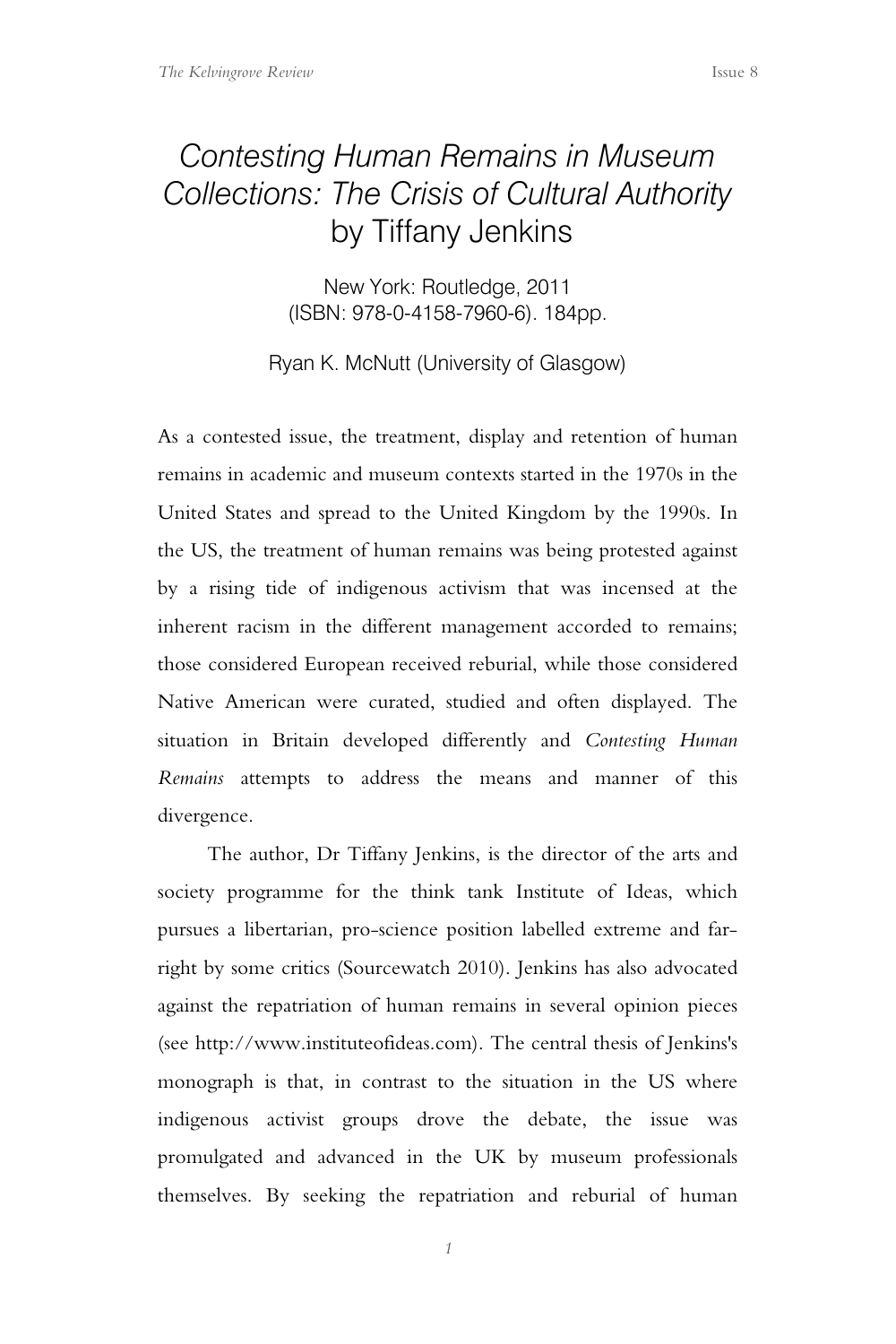remains held by British museums, Jenkins asserts these museum professionals were attempting to challenge the 'cultural authority' of the very museums and institutions of which they were a part.

Jenkins frames her treatise in a well-structured, linear fashion. The first chapters outline how, through a combination of transmission of ideas from the US and the existence of museum professionals receptive to a change in paradigm, concerns about human remains held by archaeologists, anthropologists and museum professionals were collated and transformed into an issue for public debate. Jenkins also highlights the ways in which contemporary debates surrounding human remains – e.g. keeping the remains of children after autopsies without consent at Alder Hay and, in a case of extreme hyperbole, the behaviour of Nazi scientists – were used as corollaries by activists for the mistreatment by retention of human remains in museum contexts. By associating the repatriation issue with the wider debate concerning the general treatment of human remains in society, the scope of the repatriation/reburial movement began to expand to include all human remains curated in museum collections.

Jenkins then details the backlash against repatriation proponents by heritage stakeholders. These stakeholders framed their arguments around several key tenets: the scientific potential inherent in the human remains in collections, the possibility of new information obtainable through careful analysis, and the possibility of future knowledge as new techniques emerged. Scientists countered the charges of racism, imperialistic attitudes – and Nazi comparisons – by asserting the study of human remains helped change prevailing ideologies about race and ethnicity. However, opponents to repatriation had already lost out and the end of the chapter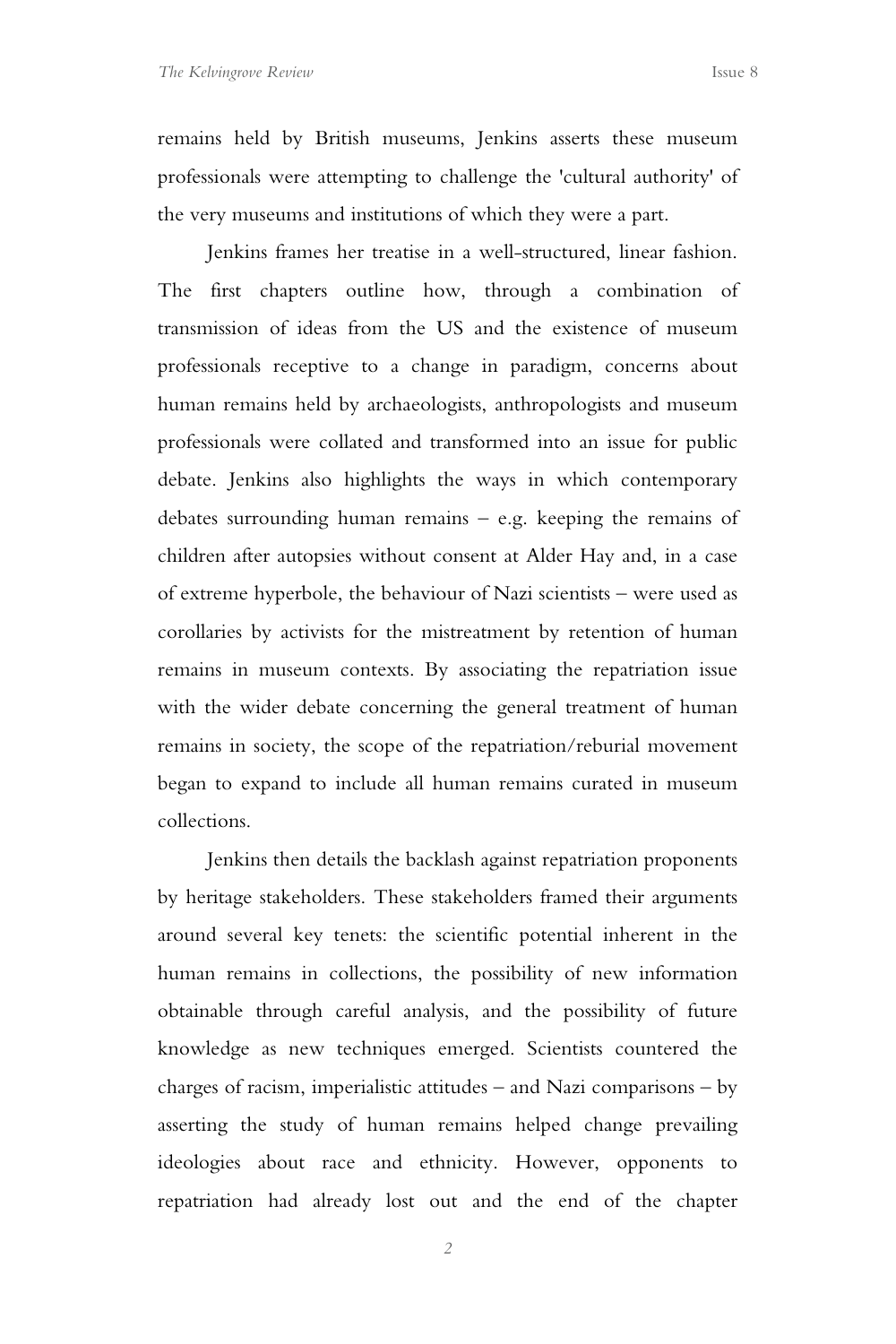exhaustively details the creation of several governmental working groups, multiple policy papers specifying the handling of human remains, and the establishment of legislation that licensed and controlled the handling of human remains.

The remaining chapters lay out the rest of Jenkins's evidence for her thesis: she argues that museums have been sites of cultural authority and legitimacy since their emergence in the eighteenth and nineteenth centuries, reinforcing the dominant ideology of their parent culture. Additionally, she asserts that external pressures – such as post-modernism and post-colonialism – have damaged this cultural authority, and led to a critical self-evaluation by participants from *within* the institutions. Chapter four, 'The Rise and Impact of Pagan Claims-Makers', handles the relationship between museums and Pagan groups claiming human remains for repatriation, and chapter five addresses why Jenkins believes human remains became such a focus for debate.

Lastly, the effect that the debate on human remains has had on their display and curation by museums is scrutinized by examining reactions to the manner of display of human remains in selected museums. A troubling point to raise is that while Jenkins asserts that the public is not disturbed by how human remains are displayed, she fails to address issues of why this should be a concern in and of itself, given the recent phenomenon of 'dark tourism'. Dark tourism is a growing trend that involves travelling to sites associated with death and suffering as well as viewing artefacts connected with death and the macabre – usually personified by human remains – in museum collections. Given the existence of this, museums have a duty of care to ensure a tasteful display (see Lennon & Foley 2000 and Sharpley & Stone 2009 for a fuller discussion of dark tourism).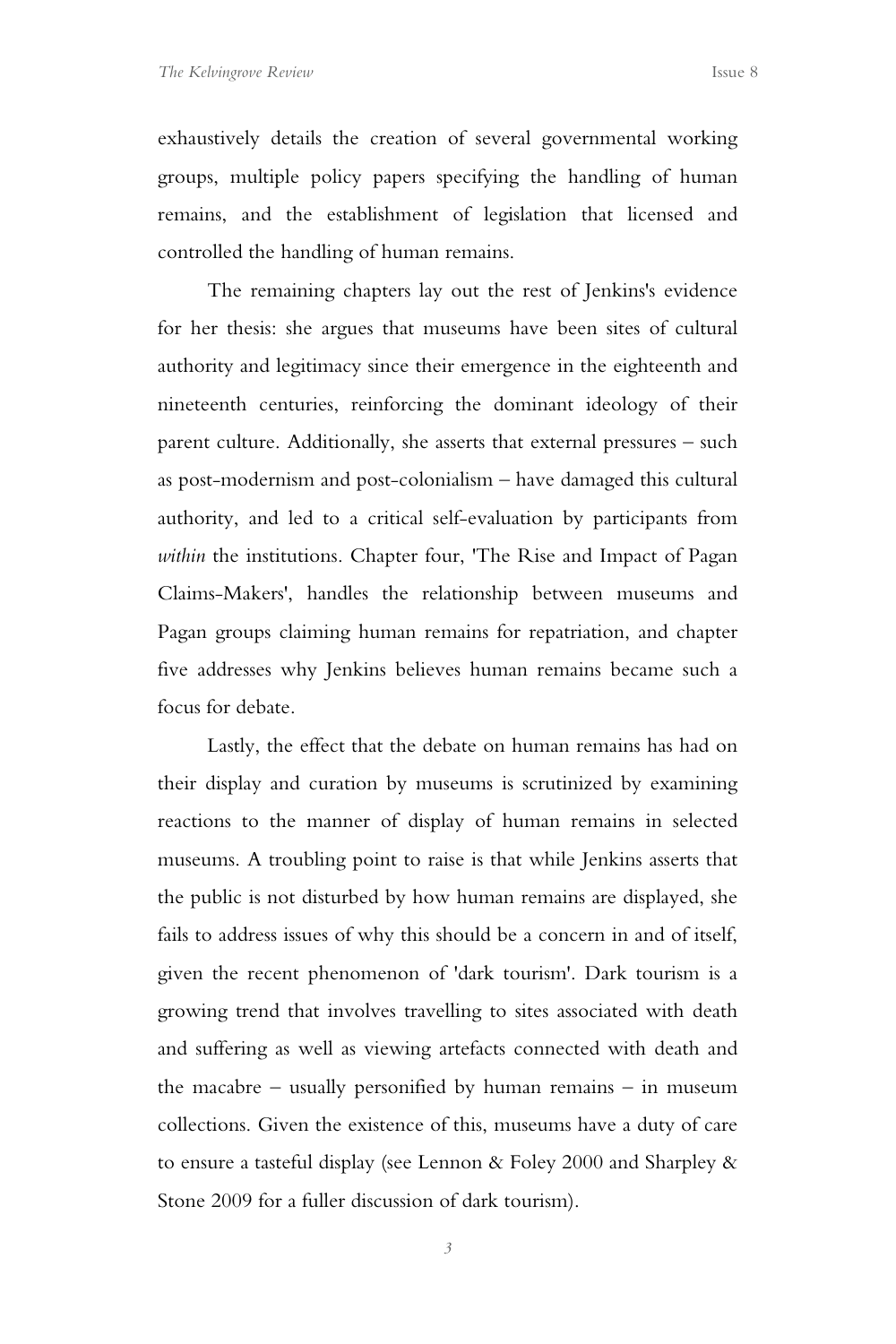The final section of the book presents a summary of the monograph's main points and Jenkins's conclusion. While somewhat hard to divine – Jenkins's own thoughts often get lost in her summary of what other authors think – Jenkins concludes that the role of museums within society is in peril because they have abrogated their authority. Additionally, she asserts that professionals within the establishment are destabilizing their own institutions by questioning the role of museums: a role that Jenkins seems to suggest should be as the arbitrators and dispensers of 'truth' and 'knowledge' for society.

As a source for the history of the human remains debate in Britain, *Contesting Human Remains* is excellent, neatly summing up its origins, major players, legislative actions and current state. Yet, there are several flaws that affect the monograph. Despite presenting her thesis as discussing 'Britain', she fails to address Scotland with anything other than a cursory mention and neglects to state if Scotland has comparable legislation or working groups to those she discusses in the context of England, Wales and Northern Ireland. This will be exceedingly frustrating for researchers interested in the human remains debate and its narrative in Scotland. Additionally, the argument that a crisis of cultural authority was the cause and reason for the success of the repatriation movement is unconvincing, and never truly satisfactorily demonstrated, perhaps because the strict sociological approach is at times very narrow, with only cursory input from fields out with museology and sociology.

Consequently, the argument made by Jenkins remains troublingly Eurocentric, never addressing the roles of indigenous activists in the debate. Instead, it focuses exclusively on the 'issue entrepreneurs' that Jenkins claims are driving the debate. The only

*4*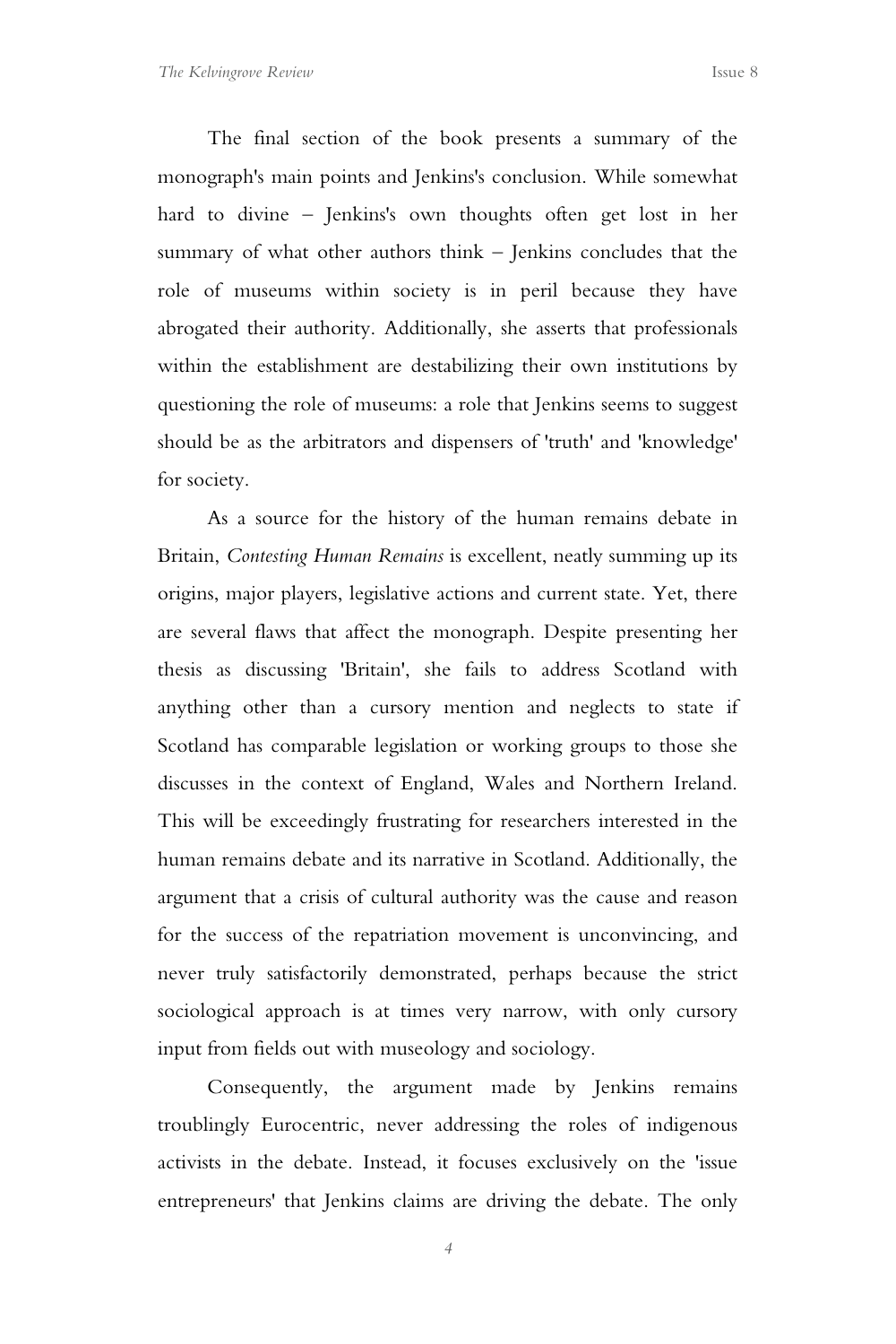attempt to address the perspective of those outside the museum industry is Jenkins's case study on Pagan groups, which is a troubling use of a straw man opponent. Furthermore, Jenkins is rough reading; at times, entire sections of the book feel stitched together from quotes and paraphrases of other authorities, leaving the reader feeling they are perusing a summary.

Finally, the most troubling aspect of Jenkins's work for me, as an anthropologist and archaeologist with experience working with the public and with human remains (both European and indigenous), is the main point with which she concludes her work and which she views as a crisis point; if museums have no cultural authority, then they are open to the influence of claim makers and outside influence and thus are in peril of being insolvent. This is an anathema; museums should exist *pro bono publica*, as a majority are funded from the public purse. If members of the public make a strong claim that indigenous remains should be repatriated then these public desires should be discussed and, if reasonable, met. There is always a middle ground between science and culture that can be walked, and *listening* to claims makers costs nothing and guarantees nothing.

Thus, Jenkins, while writing a thought-provoking work on the human remains debate in Britain, neglects a key point: archaeologists and museum curators have a duty of care for any human remains in their possession, to see that they, as the physical remnants of a once living breathing person, will be treated with respect and care, even if this means repatriation. Jenkins's work fails to provide a balanced approach to the issue, as it is quite clear that she believes firmly in the role of museums as cultural authorities which should have final and ultimate say over items in their collection. Her perspective is one that rejects cultural relativism, the lingering spectre of imperialism